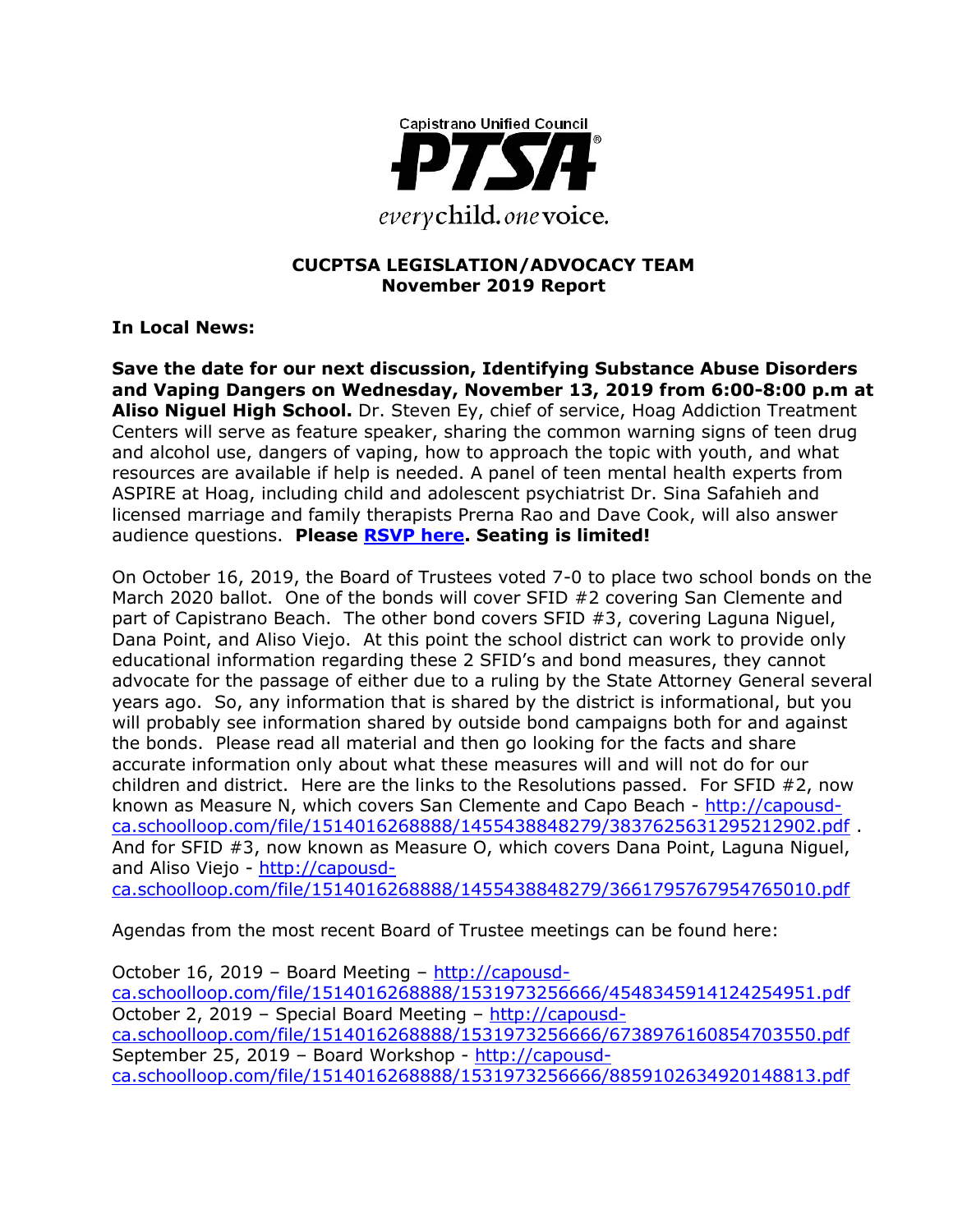September 18, 2019 – Board Meeting - [http://capousd](http://capousd-ca.schoolloop.com/file/1514016268888/1531973256666/1184585069706090120.pdf)[ca.schoolloop.com/file/1514016268888/1531973256666/1184585069706090120.pdf](http://capousd-ca.schoolloop.com/file/1514016268888/1531973256666/1184585069706090120.pdf) September 9, 2019 – Special Board Meeting - [http://capousd](http://capousd-ca.schoolloop.com/file/1514016268888/1531973256666/6335829969497524441.pdf)[ca.schoolloop.com/file/1514016268888/1531973256666/6335829969497524441.pdf](http://capousd-ca.schoolloop.com/file/1514016268888/1531973256666/6335829969497524441.pdf)

Minutes and Audio Recordings of Meetings can be found at [https://capousd](https://capousd-ca.schoolloop.com/pf4/cms2/view_page?d=x&group_id=1514016268888&vdid=wi10b1qsopu12s)[ca.schoolloop.com/pf4/cms2/view\\_page?d=x&group\\_id=1514016268888&vdid=wi10b1](https://capousd-ca.schoolloop.com/pf4/cms2/view_page?d=x&group_id=1514016268888&vdid=wi10b1qsopu12s) [qsopu12s](https://capousd-ca.schoolloop.com/pf4/cms2/view_page?d=x&group_id=1514016268888&vdid=wi10b1qsopu12s) Minutes are listed once approved, audio is typically posted within a day or two of the meeting. Also, on this page are links to 2018-2019 minutes/agendas/audio and previous years.

## **From Fourth District PTA:**

Our first Fourth District PTA **ADVOCACY FORUM** of the year is coming up! Join us for a bipartisan look at public education policy in California: **Friday, November 22, from 9:30-11:30** Fountain Valley School District Boardroom 10055 Slater Avenue, Fountain Valley, CA 92708

Get the inside scoop on what's happening in Sacramento from local legislators. Our speakers will be here from their California legislative offices to answer your questions.

**Sacramento Safari February 24 & 25, 2020** – Registration is now open. Go to <http://www.fourthdistrictpta.org/2020-sacramento-safari-registration/> to register. Register by December 16, 2019 to take advantage of the discounted price.

Sacramento Safari is an amazing opportunity to advance your advocacy efforts, meet with other advocates, meet with electeds, and bring our message and issues to Sacramento. Please work with your unit to send a representative to Sacramento Safari this year.

# **Talking Points for Legislative Chairs, November 2019**

Details are in the November issue of the *Advocacy Communicator.*

- A number of bills that California State PTA supported were passed and signed into law. One of them puts a \$15 billion school construction and modernization bond on the March, 2020, ballot. There were also bills dealing with school start times, civil suits by childhood sexual assault victims, smartphones in schools, charter schools, and immunizations, among other topics.
- California State PTA is co-sponsoring AB 39, which would set a new goal for the Local Control Funding Formula with the intention of bringing our state into the top ten nationwide in per-pupil funding. The bill was passed by the Assembly in the last legislative session and may be considered by the Senate in January.
- Registration is open for Sacramento Safari! Who is going?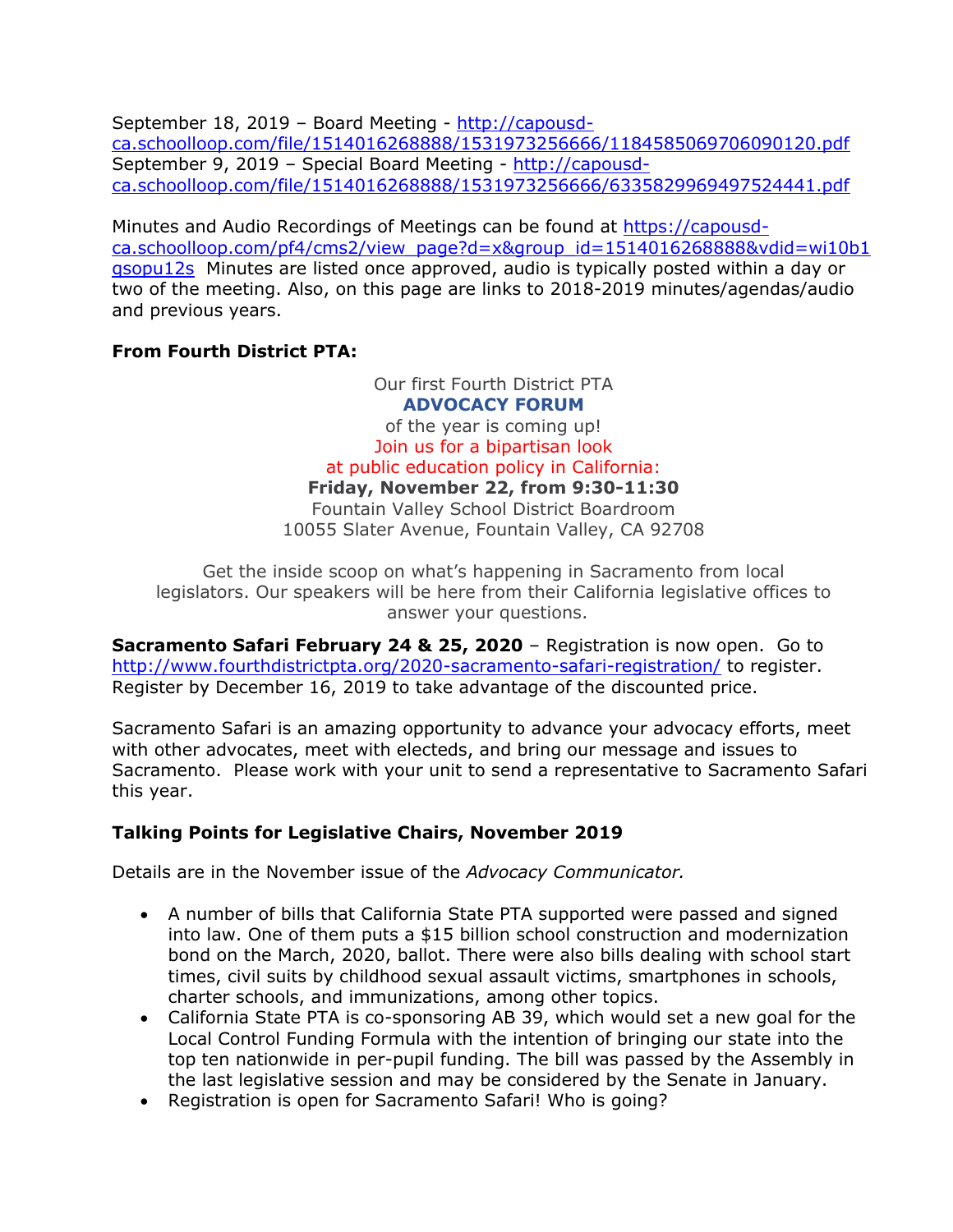- The *Communicator* has an explanation about the school boards that run each of our school districts and the County Board of Education, which oversees the Orange County Department of Education.
- The next CAPTA advocacy conference call is on Wednesday, November 6. Directions are in the *Communicator*.
- There will be a Fourth District PTA Advocacy Forum is on Friday, November 22, from 9:30 a.m. to 11 a.m. The guest speakers are a state Senator and two state Assembly Members. It would be interesting to hear what they have to say about education. It's free and open to all PTA members.
- There will be another Advocacy Forum on Friday, January 24. This one will feature a group of Orange County school district superintendents. It's always very interesting to hear what they have to say. Save the date!

Back issues of the Communicator can be found at: <http://www.fourthdistrictpta.org/advocacy-communicator/>

# **CA PTA Monthly Advocacy Calls:**

Join California State PTA Director of Legislation, Shereen Walter, and members of the Legislation Team for monthly calls discussing current info on what is happening in the area of advocacy at the local, state and federal level. Get a chance to hear from other local leaders around the state on how they are advocating in their school and community.

A conference call line has been reserved for every first Wednesday of the following months from  $7 - 8$  p.m.

- November 6, 2019
- December 4, 2019
- February 5, 2020
- March 4, 2020
- April 1, 2020
- May 6, 2020

## **Dial-In Number:** (605) 313-4821 **Participant Access Code:** 604265#

To mute or unmute during the session, press \*6.

If you encounter any phone issues like dropped calls or long periods of silence, please hang up and dial (805) 360-1075. This reroutes you to a different port in their system so you can enter our dial-in number directly.

## **In State News:**

**The California Legislative Session ended on September 13, 2019,** all passed legislation the governor had till October 13 2019, to sign. Here are some of the pieces of legislation that the California PTA supported or opposed this year that became law or were vetoed: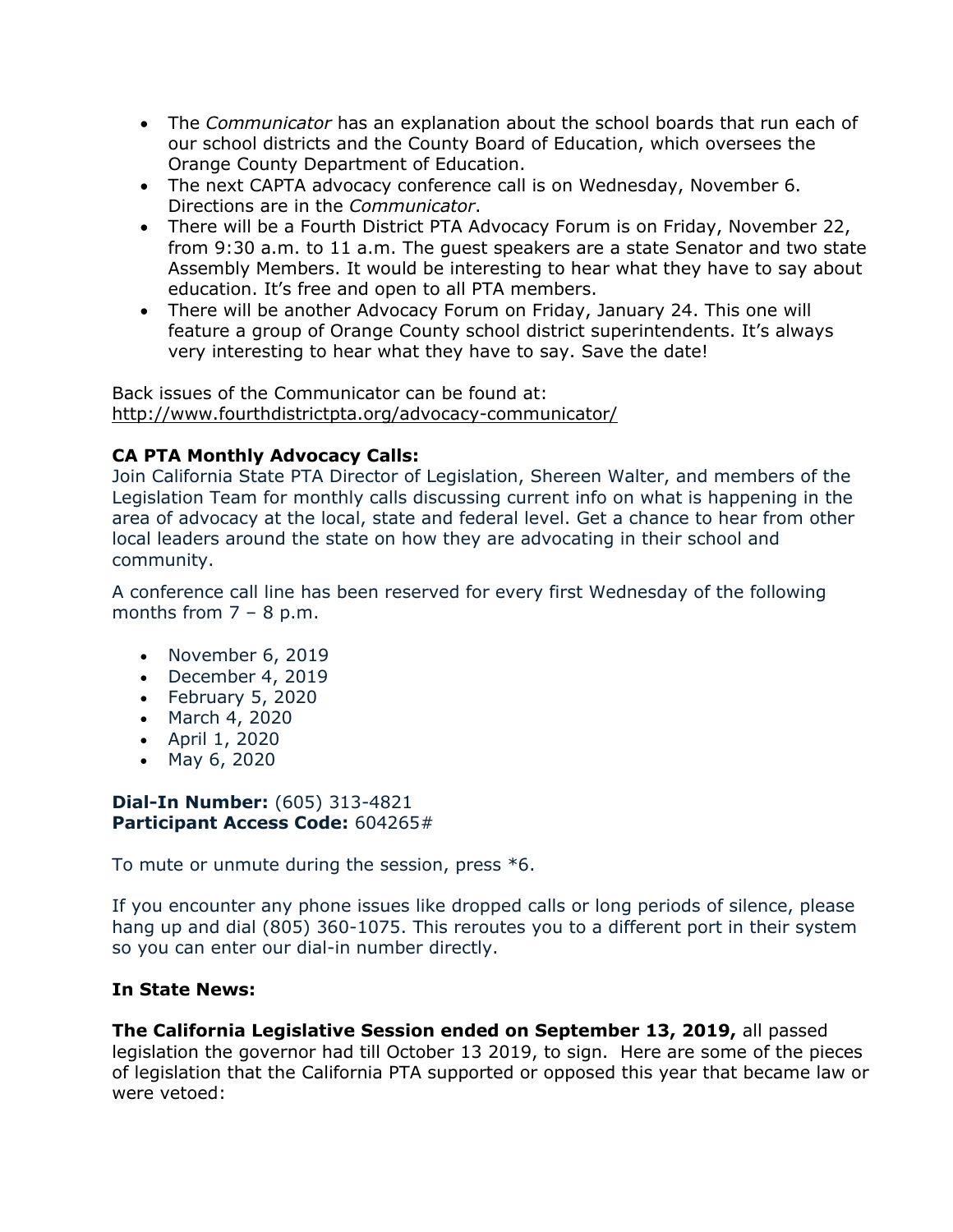**Signed:**

**AB1** (Cooper) Youth Athletics: California Youth Football Act. – signed July 31, 2019. **AB34** (Ramos) Pupils: bullying and harassment prevention information – signed September 12, 2019.

**AB48** (O'Donnell) Education finance: school facilities: Kindergarten-Community Colleges Public Education Facilities Bond Acts of 2020 and 2022 – signed October 7, 2019

**AB65** (Petrie-Norris) Coastal protection: climate adaption: project prioritization – signed September 27, 2019

**AB175** (Gipson) Foster care: rights – signed October 2, 2019

**AB218** (Gonzalez) Damages: childhood sexual assault: statute of limitations – signed October 13, 2019

**AB272** (Muratsuchi) Pupils: use of smartphones – signed July 1, 2019.

**AB379** (Maienschein) Youth athletics: concussion and sudden cardiac arrest prevention protocols – signed August 30, 2019.

**AB439** (Stone, Mark) Juveniles: competency – signed July 31, 2019.

**AB493** (Gloria) Teachers: in-service training: lesbian, gay, bisexual, transgender, queers, and questioning pupil resources – signed October 12, 2019

**AB605** (Maienschein) Special education: assistive technology devices – signed September 5, 2019.

**AB988** (Berman) Teacher Credentialing: out-of-state prepared teachers: education specialist credential – signed July 12, 2019.

**AB1127** (Rivas Luz) Interdistrict attendance: prohibition on transfers by a school district of residence. – signed October 12, 2019

**AB1165** (Bauer-Kahan) Child custody: supervised visitation – signed October 12, 2019 **AB1240** (Weber) School accountability: local control and accountability plans: state priorities: pupil achievement – signed October 12, 2019

**AB 1319** (Arambula) Migrant education: pupil residency – signed October 2, 2019 **AB1505** (O'Donnel) Charter schools: petitions – signed October 3, 2019

**AB1507** (Smith) Charter schools: location: resource center – signed October 3, 2019 **ACR8** (Weber) Restorative Practices in School Awareness Month – signed April 22, 2019.

**SB39** (Hill) Tobacco products – signed September 16, 2019

**SB126** (Leyva) Charter schools – signed March 5, 2019.

**SB200** (Monning) Safe and Affordable Drinking Water Fund – signed July 24, 2019. **SB225** (Durazo) Citizens of the state – signed October 12, 2019

**SB265** (Hertzberg) Pupil meals: child hunger prevention and fair treatment act of

2017. – signed October 12, 2019

**SB276** (Pan) Immunizations: medical exemptions – signed September 9, 2019.

**SB 328** (Portantino) Pupil attendance: school start time – signed October 13, 2019 **SB377** (McGuire) Juveniles: psychotropic medications: medical records - CAPTA had a

watch position on this bill – signed October 7, 2019

**SB390** (Umberg) School districts and community college districts: school security officers and security guards – signed October 2, 2019

**SB394** (Skinner) Criminal procedure: diversion for primary caregivers of minor children – signed October 8, 2019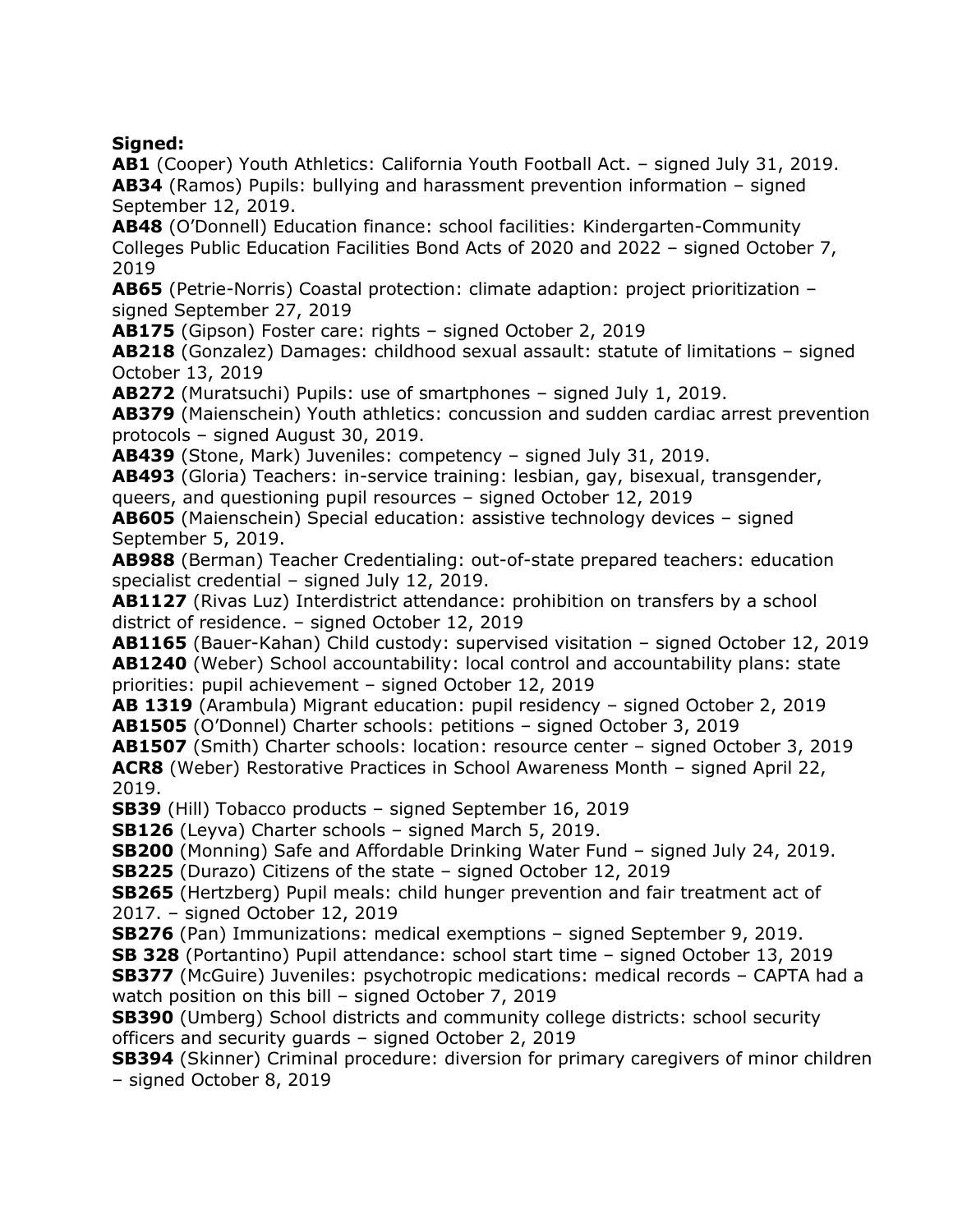**SB419** (Skinner) Pupil discipline: suspensions: willful defiance – signed September 9, 2019.

**SB495** (Durazo) Child custody – signed October 7, 2019

**SB586** (Roth) College and Career Access Pathways partnerships – signed October 4, 2019

**SB716** (Mitchell) Juveniles: delinquency: postsecondary academic and career technical education – signed October 12, 2019

**SCR24** (Leyva) Arts Education Month – signed April 25, 2019.

# **Vetoed:**

**AB16** (Rivas, Luz) Homeless children and youths: reporting – VETOED October 13, 2019

**AB28** (Obernolte) High school diplomas: State Seal of STEM – VETOED October 12, 2019

**AB197** (Weber) Full-day kindergarten – VETOED October 13, 2019

**AB 211** (Calderon) Personal income taxes: deduction: California qualified tuition program (opposed by CAPTA). – VETOED October 12, 2019

**AB258** (Jones-Sawyer) Pupil health: School-Based Pupil Support Services Program Act. – VETOED October 12, 2019

**AB842** (Limon) Child nutrition: school, childcare, and preschool meals – VETOED October 13, 2019

**AB967** (Smith) Local control and accountability plans -CAPTA had a watch status on this bill – VETOED October 7, 2019

**AB1085** (McCarty) After school programs: substance use prevention: funding: cannabis revenue. – VETOED October 7, 2019

**AB1214** (Melendez) School employees: training: cardiopulmonary resuscitation – VETOED October 13, 2019

**AB1322** (Berman) School-based health programs – VETOED October 11, 2019 **SB428** (Pan) Pupil health: school employee training: youth metal health first aid – VETOED October 13, 2019

**SB468** (Jackson) Taxation: tax expenditures: California Tax Expenditure Review Board – VETOED October 11, 2019

**Census 2020** – In April 2020, the next US Census taking happens. It is important for an accurate count to occur. The results of the Census impact school funding from the federal level, apportionment of seats within the state and federal elected houses, and helps decide where new infrastructure is built. Here is a helpful site for all things Census: <https://occensus.org/>

**California State PTA Applauds Governor Newsom's Support for SB 328 Later School Start Times - SACRAMENTO** – October 14, 2019 �� California State PTA, cosponsor of State Senator Anthony Portantino's later school start time bill, applauds Governor Newsom's decision to sign SB 328. The recently signed law will prohibit middle schools from beginning their school day before 8:00 a.m. and high schools from beginning their school day before 8:30 a.m.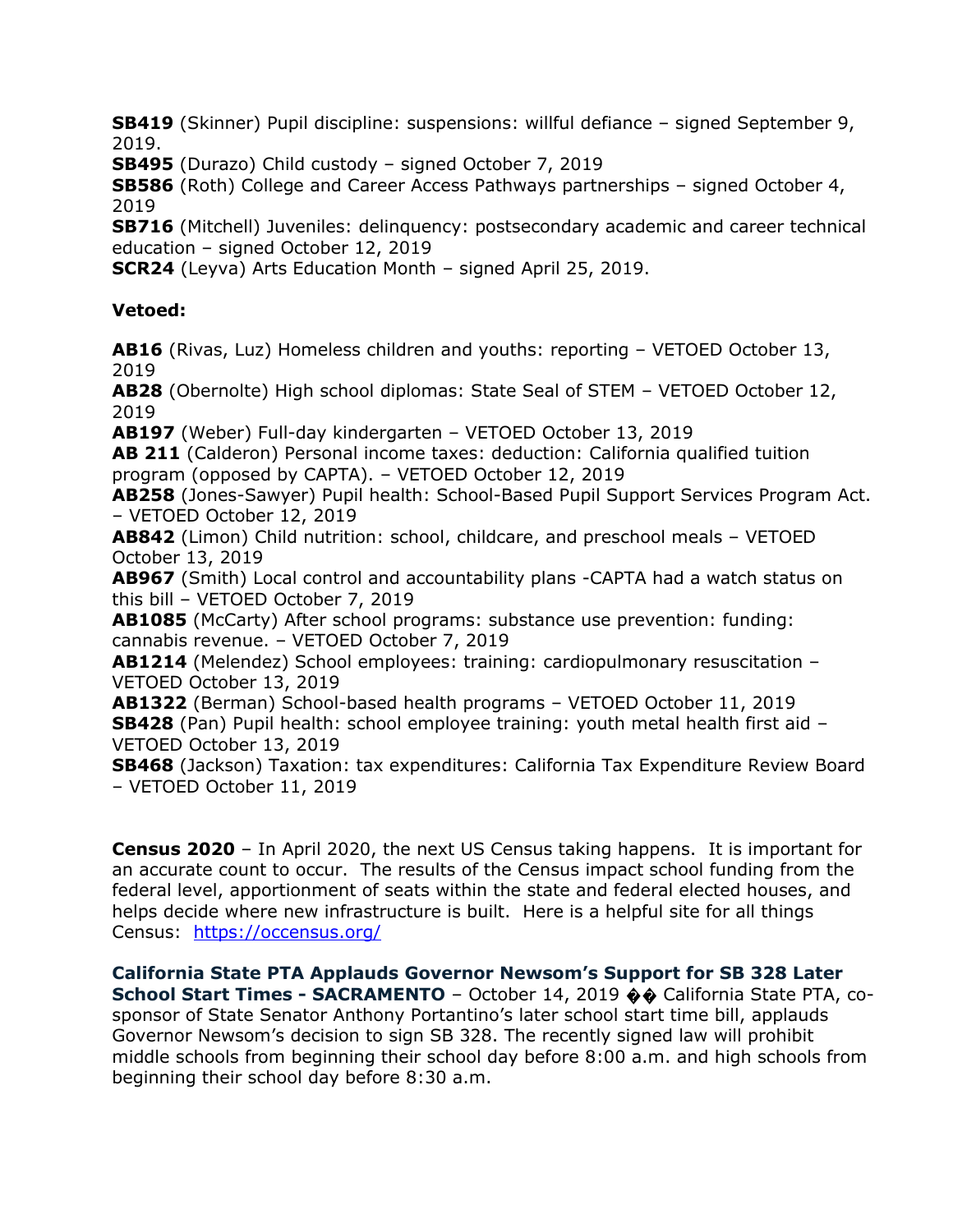*"The California State PTA was an early champion of this bill, which represents an enormous victory for youth across the Golden State," said California State PTA President Celia Jaffe. "Our members believe later school start times address the very real biological changes that every teenager experiences. The research is clear that sleep deprivation is an epidemic among adolescents, and those who get sufficient sleep not only perform better academically, but are also less likely to be involved in traffic accidents, have a reduced risk of obesity and depression, and have overall better quality of life."*

*"We recognize that this bill will require structural changes in the way schools operate, which is why we worked with legislators to ensure that SB 328 provides a three-year period for local districts to determine how to best implement these changes in their own communities," she added. "Despite the challenges posed to schools, we feel the passage of this important bill puts kids' needs first. Governor Newsom's decision to change school start times will improve the health, safety and academic success of students, and PTA members across the state are so pleased to see that the efforts of the current and past board, as well as the outstanding advocacy efforts of our local leaders, helped this bill become law. We thank Senator Portantino for championing this worthy issue."*

**California just pushed back school start times – you weren't dreaming. Now what?** By Ricardo Cano – California school bells will soon ring later, the better to let adolescents get desperately needed shuteye. How will that work? Adults are still working it out. Read the complete analysis of what SB328 does and how districts are tackling this new law at [https://calmatters.org/education/k-12](https://calmatters.org/education/k-12-education/2019/10/how-school-start-time-law-will-work-in-california/) [education/2019/10/how-school-start-time-law-will-work-in-california/](https://calmatters.org/education/k-12-education/2019/10/how-school-start-time-law-will-work-in-california/)

**50 States of Ed Policy: What could California's decision to delay the morning bell mean for other states?** By Naaz Modan - A law delaying start times signed by Gov. Gavin Newsom earlier this month will put communities to the test and could inspire other states to follow suit. [https://www.educationdive.com/news/50-states-of](https://www.educationdive.com/news/50-states-of-ed-policy-what-could-californias-decision-to-delay-the-morni/)[ed-policy-what-could-californias-decision-to-delay-the-morni/](https://www.educationdive.com/news/50-states-of-ed-policy-what-could-californias-decision-to-delay-the-morni/)

**\$15 billion California school bond headed for March ballot with Newsom's signature – Bond measure would include \$9 billion for K-12, \$6 billion for higher ed** -by John Fensterwald - The bond — the largest state school bond to date in California — will include \$6 billion for higher education, split evenly among community colleges, California State University and the University of California. An additional \$9 billion will go to K-12 schools. For the first time, districts will be eligible for matching dollars for preschool facilities they build or renovate. Districts whose facilities have lead in drinking water, have other pressing health and safety issues or need seismic repairs will get priority for the money, he said. Read the complete article at: [https://edsource.org/2019/15-billion-california-school-bond-headed-for-march-ballot](https://edsource.org/2019/15-billion-california-school-bond-headed-for-march-ballot-with-newsoms-signature/)[with-newsoms-signature/](https://edsource.org/2019/15-billion-california-school-bond-headed-for-march-ballot-with-newsoms-signature/)

**Shorter, clearer (but maybe not more transparent) school accountability plan coming** by John Fensterwald, *EdSource* – The state board will deliver an LCAP template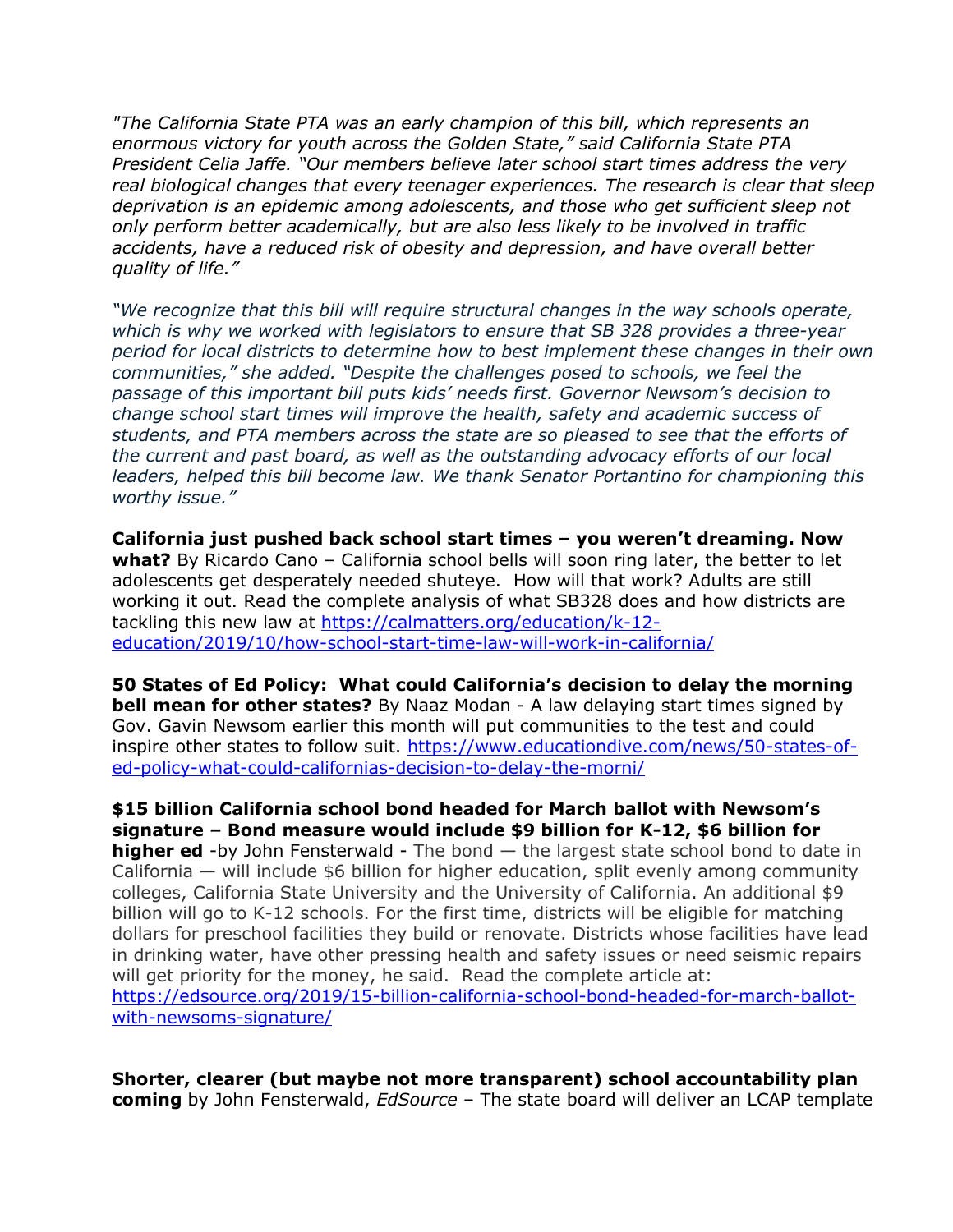that will be easier to read, but it probably still won't be easy to follow the money. – One highlight of the article: Instead of just documenting how and how often districts consulted with the community on the LCAP, districts will be asked to explain specifically how each group — parents in general, English learner parents in particular, teachers, principals, students and others — influenced the development of the LCAP. Read the entire article at: [https://edsource.org/2019/shorter-clearer-but-maybe-not-more](https://edsource.org/2019/shorter-clearer-but-maybe-not-more-transparent-school-accountability-plan-coming/)[transparent-school-accountability-plan-coming/](https://edsource.org/2019/shorter-clearer-but-maybe-not-more-transparent-school-accountability-plan-coming/)

#### **Student Vaping Epidemic has California schools Frantically Mobilizing** by

Howard Blume, Sonali Kohli, Nina Agrawal – Students at Crescenta Valley High School have created an anti-vaping app. At nearby Rosemont Middle School, 55 students have joing an anti-vaping club. Santa Monica schools have booked 20 anti-vaping and drug awareness student assemblies and parent meetings. Staffers at various Southern California campuses are stepping up patrols of hidden nooks, installing costly detection devices, bringing in addiction counselors and modifying health curricula. Read the entire article at: [https://www.latimes.com/california/story/2019-09-29/vaping](https://www.latimes.com/california/story/2019-09-29/vaping-students-california-schools)[students-california-schools](https://www.latimes.com/california/story/2019-09-29/vaping-students-california-schools)

**How did students at your child's school do on Smarter Balanced tests?** By Daniel J. Willis, Justin Allen & Yuxuan Xie, *EdSource* – Results from the standardized tests students took in spring 2019 are now available. See how well your school or district is doing in closing its achievement gaps. Read the entire article and research your school at:<https://caaspp.edsource.org/>

**Minimum Wage Hikes Put Fiscal Squeeze on School Districts** by Daarel Burnette II - Since 2014, more than 26 states and 44 localities, including Berkeley, Calif., and Birmingham, Ala., have raised their minimum wage requirements in response to a widespread grassroots labor movement. The new hourly wage hikes, many of which go into effect next year and increase annually over the next five years, are having an outsized impact on school district's budgets. Read the entire article at [https://www.edweek.org/ew/articles/2019/10/30/minimum-wage-hikes-put-fiscal](https://www.edweek.org/ew/articles/2019/10/30/minimum-wage-hikes-put-fiscal-squeeze-on.html)[squeeze-on.html](https://www.edweek.org/ew/articles/2019/10/30/minimum-wage-hikes-put-fiscal-squeeze-on.html)

**Identifying developmental delays is target of new California law** by Zaidee Stavely – More young children will be screened for developmental delays under a new law signed by Gov. Gavin Newsom. The new law, AB 1004, requires doctors to screen children enrolled in Medi-Cal for developmental delays using surveys recommended by the American Academy of Pediatrics and at three specific times – 9 months, 18 months, and 30 months. Read the complete article at [https://edsource.org/2019/identifying](https://edsource.org/2019/identifying-early-developmental-delays-target-of-new-california-law/)[early-developmental-delays-target-of-new-california-law/](https://edsource.org/2019/identifying-early-developmental-delays-target-of-new-california-law/)

**Expensive legal fights ensue when families say they're not getting the right special education services – Due process cases often pit families and schools against each other, instead of being partners, critics say** by Kristen Taketa – The law says public schools must give students with disabilities the services that meet their individual needs, but parents and districts often disagree on what those services should be or whether a student needs services at all. – Every year school districts across California settle thousands of these disputes by paying parents and lawyers millions of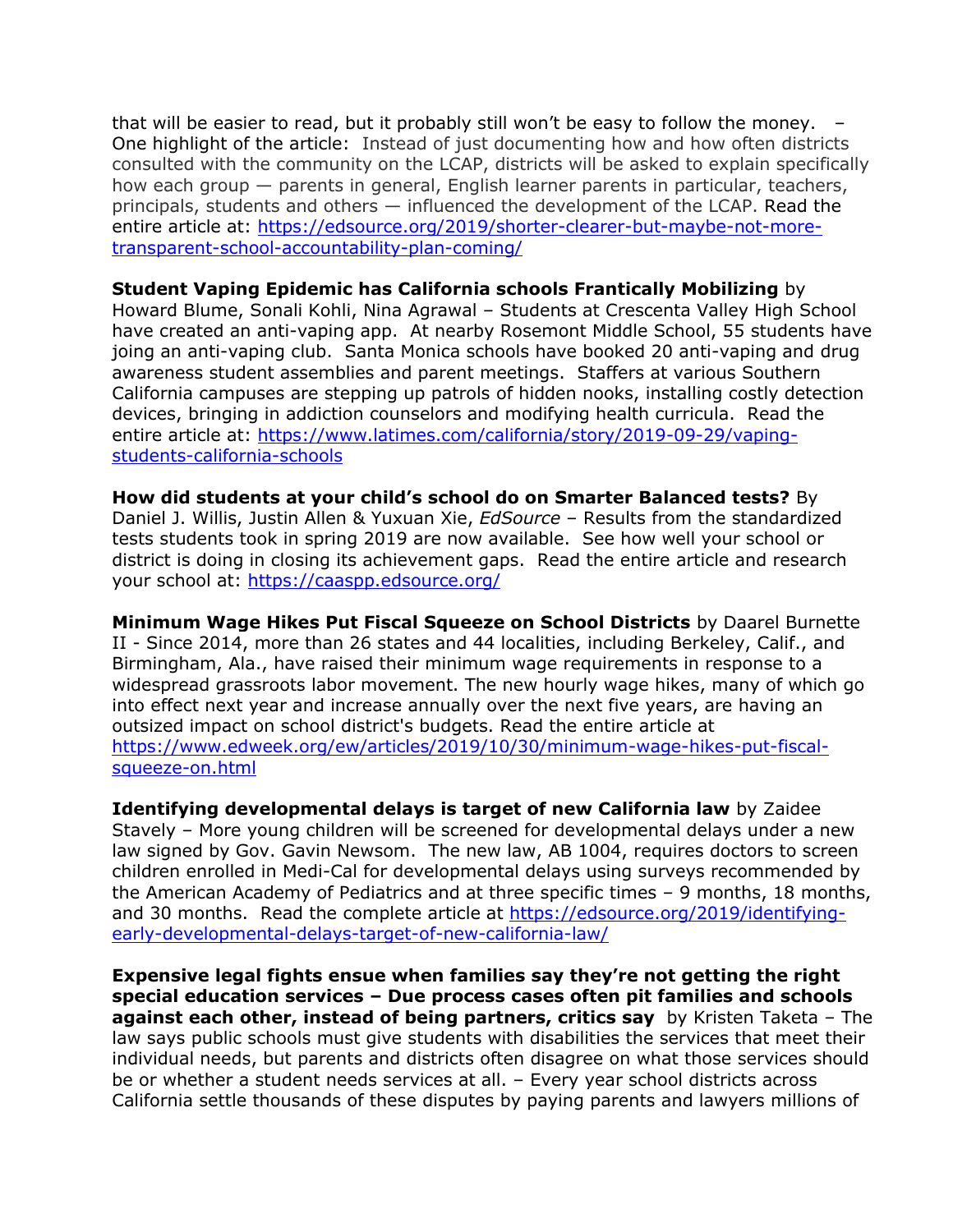dollars in what are called due process cases. The number of due process cases has climbed in recent years, tapping into school districts' already tight budgets. While this article is specifically about San Diego, it provides insight into issues we face in CAPO as well. Read the complete article at:

[https://www.sandiegouniontribune.com/news/education/story/2019-10-05/expensive](https://www.sandiegouniontribune.com/news/education/story/2019-10-05/expensive-legal-fights-ensue-when-families-say-theyre-not-getting-the-right-special-education-services)[legal-fights-ensue-when-families-say-theyre-not-getting-the-right-special-education](https://www.sandiegouniontribune.com/news/education/story/2019-10-05/expensive-legal-fights-ensue-when-families-say-theyre-not-getting-the-right-special-education-services)[services](https://www.sandiegouniontribune.com/news/education/story/2019-10-05/expensive-legal-fights-ensue-when-families-say-theyre-not-getting-the-right-special-education-services)

**'Free and appropriate': Special ed stakeholders work to make IEP meetings less one-sided – Improvement plans include federal funding for a technical assistance center to support districts in developing IEPs that "enable children to make progress."** By Linda Jacobson - Helping districts develop IEP goals is also the focus of a new initiative in the U.S. Department of Education's Office of Special Education and Rehabilitative Services. The agency recently finished accepting proposals for a new "technical assistance and dissemination center" that will focus, in part, on helping districts and charter school networks "develop and implement high-quality IEPs reasonably calculated to enable children to make progress." Read the complete article at [https://www.educationdive.com/news/free-and-appropriate-special-ed-stakeholders](https://www.educationdive.com/news/free-and-appropriate-special-ed-stakeholders-work-to-make-iep-meetings-l/)[work-to-make-iep-meetings-l/](https://www.educationdive.com/news/free-and-appropriate-special-ed-stakeholders-work-to-make-iep-meetings-l/)

## **At the National Level:**

#### **From the National PTA:**

### **Advocacy letters for National PTA:**

Please visit the Take Action site<https://www.pta.org/home/advocacy/take-action> to send a letter to your Congress members on the issues of the day/week/month. Here you can keep up-to-date on the latest issues the National PTA is supporting or opposing.

The 116<sup>th</sup> Congress is considering the following legislation items. The National PTA is supporting (green checkmarks) or opposing (red x) the following items:

## **Child Health and Safety**

H.R. 5: Equality Act | 116th Congress (2019-2020) 0 H.R. 662: REACH Act | 116th Congress (2019-2020) H.R. 852: Get the Lead Out of Schools Act | 116th Congress (2019-2020) Ø H.R. 2311: Anti-Lunch Shaming Act of 2019| 116th Congress (2019-2020) H.R. 2599: Suicide and Threat Assessment Nationally Dedicated to Universal Prevention Act of 2019| 116th Congress (2019-2020) Ø H.R. 3451: To protect children affected by immigration enforcement actions 116th Ø Congress (2019-2020)

H.R. 3452: To amend part E of title IV of the Social Security Act to ensure that immigration status alone does not disqualify a parent, legal guardian, or relative from being a placement for a foster child, to authorize discretion to a State, county, or other political subdivision of a State to delay filing for termination of parental rights in foster care cases in which an otherwise fit and willing parent or legal guardian has been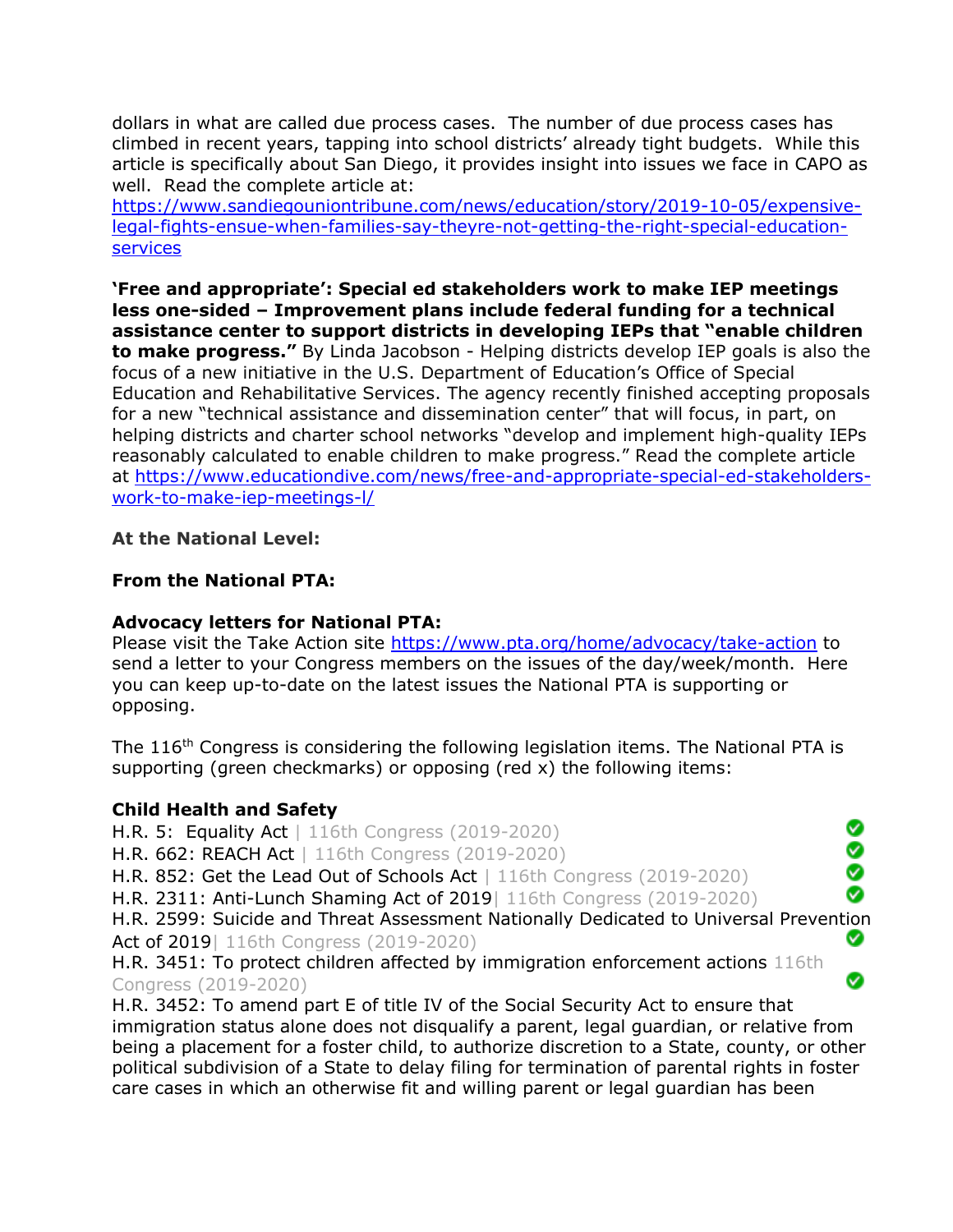deported or is involved in (including detention pursuant to) an immigration 116th Congress (2019-2020)

H.R. 4019: To protect and educate children about the dangers of e-cigarettes and other electronic nicotine delivery systems, and for other purposes 116th Congress (2019-2020)

H.R. 4381: To effectively staff the public elementary schools and secondary schools of the United States with school-based mental health services providers| 116th Congress (2019-2020)

S. 788: A bill to prohibit discrimination on the basis of sex, gender identity, and sexual orientation, and for other purposes | 116th Congress (2019-2020)

S. 1119: A bill to amend the Richard B. Russell National School Lunch Act to prohibit the stigmatization of children who are unable to pay for meals| 116th Congress (2019- Ø 2020)

S.1832: A bill to protect and educate children about the dangers of e-cigarettes and other electronic nicotine delivery systems and for other purposes 116th Congress (2019-2020) Ø

S. 2097: Protecting Sensitive Locations Act 116th Congress (2019-2020)

S.2492: Suicide Training and Awareness Nationally Delivered for Universal Prevention Ø Act of 2019 | 116th Congress (2019-2020)

S. 2499: A bill to effectively staff the public elementary schools and secondary schools of the United States with school-based mental health services providers| 116th Ø Congress (2019-2020)

Ø

Ø

ఴ

Ø

Ø Ø

S. 2548: A bill to amend the Elementary and Secondary Education Act of 1965 to address and take action to prevent bullying and harassment of students 116th Congress (2019-2020)

S. 2600: A bill to promote minimum State requirements for the prevention and treatment of concussions caused by participation in school sports and for other purposes| 116th Congress (2019-2020)

# **Education Technology and Student Data Privacy**

H.R. 1693: To require the Federal Communications Commission to make the provision of Wi-Fi access on school buses eligible for E-rate support 116th Congress 2019-2020 Ø S. 558: CAMRA Act| 116th Congress (2019-2020)

S.738: A bill to require the Federal Communications Commission to make the provision of W-Fi access on school buses eligible for E-rate support |116th Congress (2019-2020 $\bullet$ ) S.1167: A bill to require the Assistant Secretary of Commerce for Communications and Information to establish a State Digital Equity Capacity Grant Program, and for other ◙ purposes | 116th Congress (2019-2020)

# **Elementary and Secondary Education**

H.R. 69: Ending Common Core and Expanding School Choice Act| 116th Congress (2019-2020)

H.R. 865: To provide for the long-term improvement of public school facilities, and for other purposes. 116th Congress (2019-2020)

H.R. 4220: Chronic Absenteeism Reduction in Every School (CARES) Act | 116th Congress (2019-2020)

S. 5: Educational Opportunities Act. | 116th Congress (2019-2020)